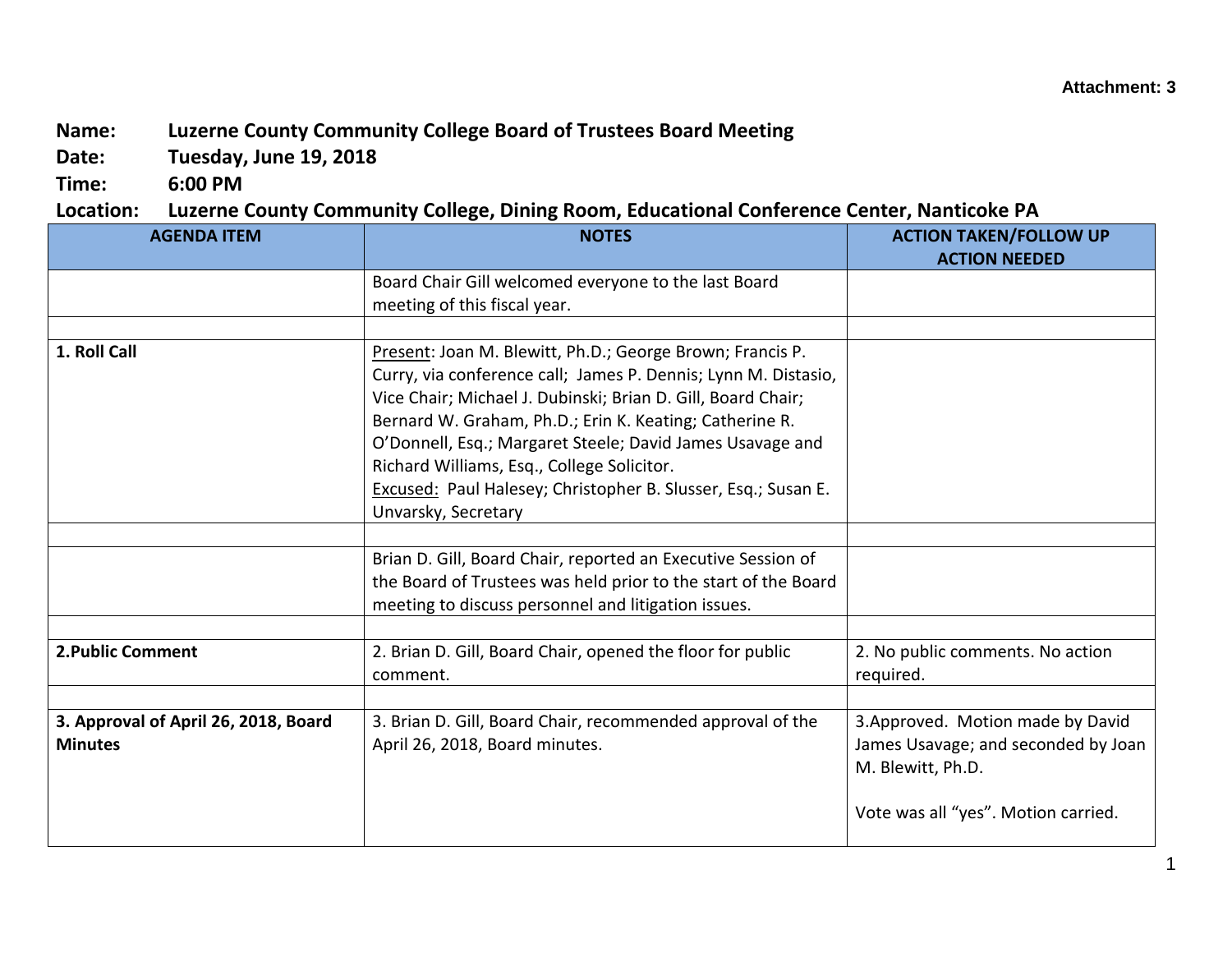| <b>AGENDA ITEM</b>                 | <b>NOTES</b>                                                   | <b>ACTION TAKEN/FOLLOW UP</b>                     |
|------------------------------------|----------------------------------------------------------------|---------------------------------------------------|
|                                    |                                                                | <b>ACTION NEEDED</b>                              |
|                                    |                                                                |                                                   |
| 4. Approval of June 19, 2018 Board | 4. Brian D. Gill, Board Chair, recommended the Luzerne         | 4. Approved. Motion made by                       |
| Agenda                             | County Community College Board of Trustees approve the         | Michael Dubinski; seconded by                     |
|                                    | June 19, 2018 Board agenda.                                    | George Brown to amend the agenda<br>as presented. |
|                                    | Michael Dubinski, Chair of the Nomination Committee, made      |                                                   |
|                                    | a motion to amend the agenda to postpone the Report of the     | Vote was all "yes". Motion carried.               |
|                                    | Nomination Committee.                                          |                                                   |
|                                    |                                                                |                                                   |
| 5. Report of Officers and Agents   | President Leary introduced Dr. Cheryl Lesser, Vice President   | 5.N/A                                             |
| o President's Report               | of Academic Affairs; Rosana Reyes, Vice President of           |                                                   |
| -ESL Program Presentation          | Enrollment Management and Student Development; and             |                                                   |
|                                    | Irena Mira, Literacy Program Specialist and ESL Coordinator,   |                                                   |
|                                    | who will provide a presentation on the new ESL Program.        |                                                   |
|                                    | President Leary also introduced students Kenia Ramon           |                                                   |
|                                    | Sanchez, ESL student at the LCCC Hazleton Center working       |                                                   |
|                                    | toward her Certificate of Specialization in Medical            |                                                   |
|                                    | Reimbursement and Coding Specialist; and Federlyn Kelly,       |                                                   |
|                                    | ALTA ESL and Continuing Education student, who will enter      |                                                   |
|                                    | Academic ESL as a Pre Pharmacy major this fall.                |                                                   |
|                                    | Irena Mira, Director of ESL, announced the opening of the      |                                                   |
|                                    | academic English as a Second Language program. The             |                                                   |
|                                    | establishment of the academic ESL program will extend          |                                                   |
|                                    | access to higher education for many students in our area.      |                                                   |
|                                    | The goal of the academic ESL program is to support non-        |                                                   |
|                                    | native students to increase their English language proficiency |                                                   |
|                                    | required to be successful at LCCC and beyond. This program     |                                                   |
|                                    | will ensure every student will have the opportunity to         |                                                   |
|                                    | achieve their educational and career goals; in addition, the   |                                                   |
|                                    | College is committed to providing support for every student -  |                                                   |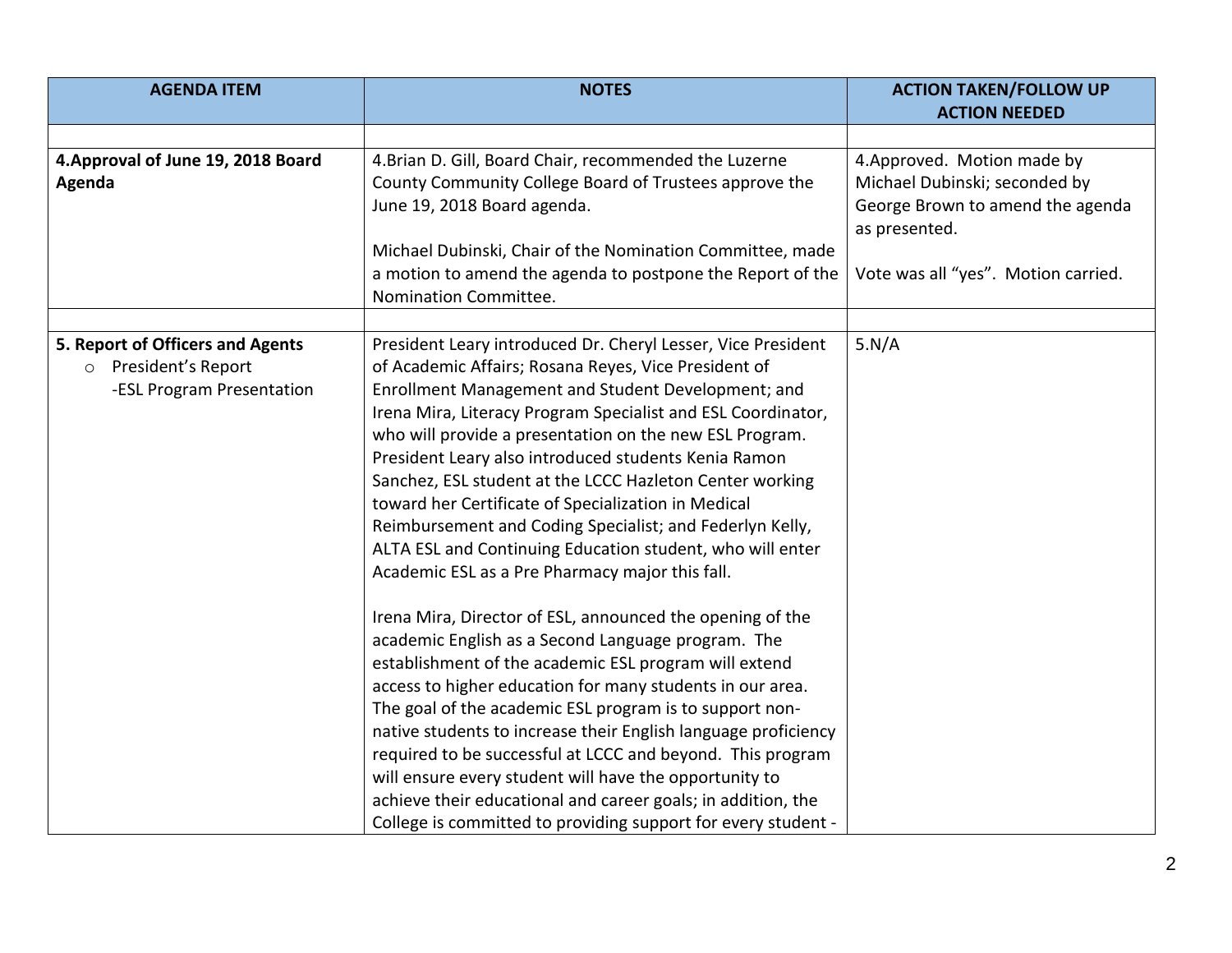| from enrollment to graduation.                                                                                                                                                                                                                                                                                                                                                                                                                                                                                                                                                                                                                                                                               |  |
|--------------------------------------------------------------------------------------------------------------------------------------------------------------------------------------------------------------------------------------------------------------------------------------------------------------------------------------------------------------------------------------------------------------------------------------------------------------------------------------------------------------------------------------------------------------------------------------------------------------------------------------------------------------------------------------------------------------|--|
| Rosana Reyes, Vice President of Enrollment Management<br>and Student Development, noted, in 2000, U.S. Census noted<br>the minority population in Pennsylvania was 16%. 20% was<br>Hispanic or Latino. In 2016, the minority percentage went to<br>23% and the Latino population is at 31%. Vice President<br>Reyes noted four high schools: E.L. Meyers, G.A.R. Memorial,<br>Hazleton Area, and Wyoming Valley West, have largest<br>communities of Latino/Hispanic students. At LCCC, the                                                                                                                                                                                                                  |  |
| minority enrollment number continues to grow at the                                                                                                                                                                                                                                                                                                                                                                                                                                                                                                                                                                                                                                                          |  |
| Hazleton, Wilkes Barre and Scranton Dedicated Centers.                                                                                                                                                                                                                                                                                                                                                                                                                                                                                                                                                                                                                                                       |  |
| Dr. Lesser, Vice President of Academic Affairs, stated for the<br>students who are on our campus, this growing diversity<br>enters into the classroom and students have the opportunity<br>to sit side-by-side with people from variant cultures. They<br>will hear different perspectives and engage in a way that will<br>prepare them better for what they are going to experience<br>when they go to work. Dr. Cheryl Lesser stated for students<br>that are non-native speakers that come to Luzerne County<br>Community College with credentials for skills, for trades or<br>other occupations; but do not have the English skills in order<br>to do that job here. This ESL program is going to help |  |
| validate in order for them to get back into their chosen<br>career. Dr. Lesser stated education is the great equalizer,<br>with education and the ability to speak English, you have the<br>ability to have a credential a degree you can aim as high as<br>you want. The program begins with placement testing in<br>reading and writing. Based on these results the students will                                                                                                                                                                                                                                                                                                                          |  |
| be placed in either credit or non-credit ESL courses.<br>At this time, Director Irena Mira expressed her gratitude to                                                                                                                                                                                                                                                                                                                                                                                                                                                                                                                                                                                        |  |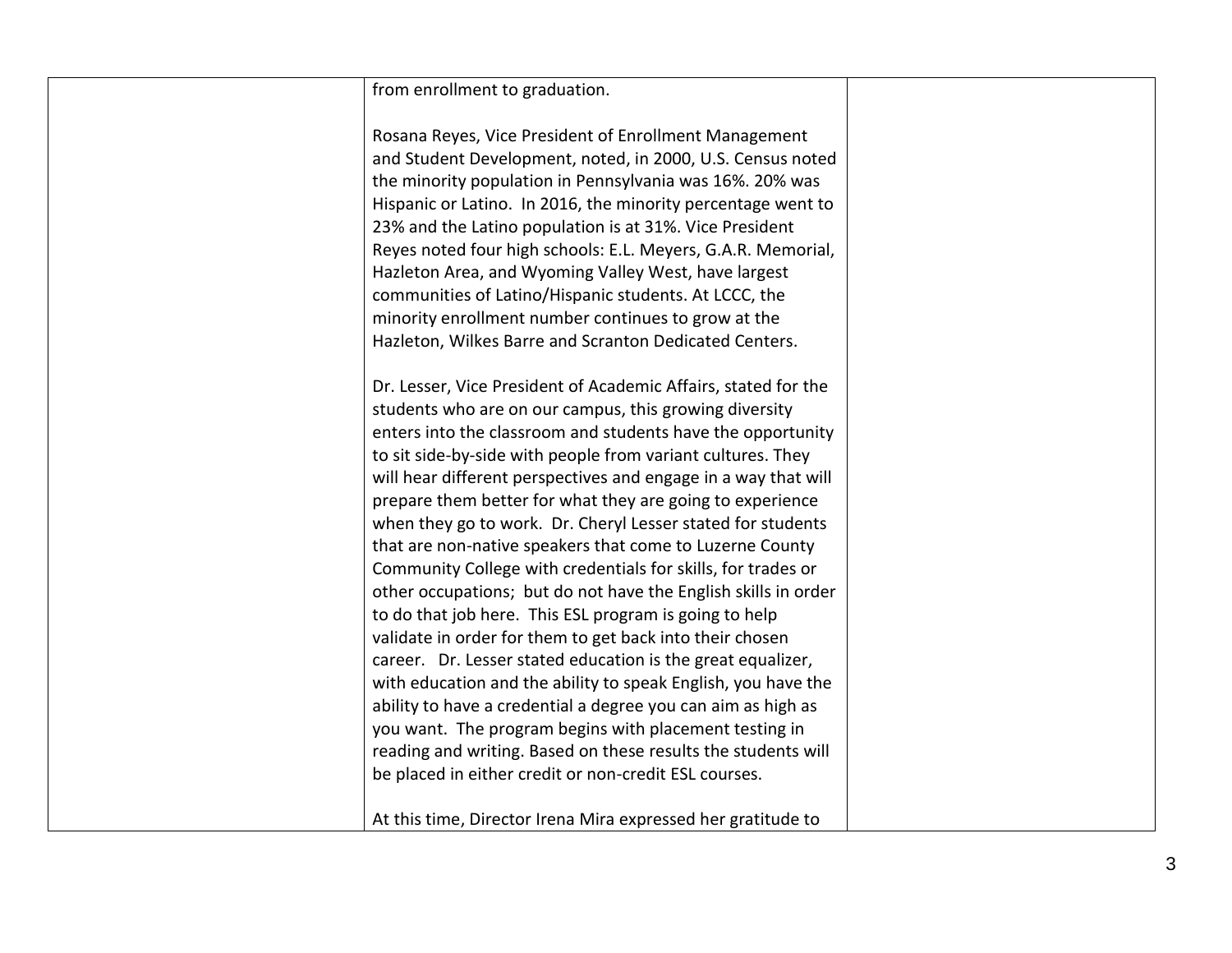| President Leary for including this project in his strategic    |  |
|----------------------------------------------------------------|--|
| vision, for his support of the project, and his continuous     |  |
| commitment to the students of Luzerne County Community         |  |
| College. Thanks was extended to Vice President Reyes who       |  |
| was instrumental in getting this project off the ground; and   |  |
| to Vice President of Academic Affairs, Dr. Cheryl Lesser, for  |  |
| her support of this project.                                   |  |
|                                                                |  |
| Trustee George Brown congratulated Director Mira, Vice         |  |
| President Reyes, Vice President Lesser on the new Academic     |  |
| ESL program presentation and noted the work that is being      |  |
| achieved at the extension centers is commendable.              |  |
|                                                                |  |
| Student Kenia Ramon Sanchez, stated she was a physician in     |  |
| the Dominican Republic and in order to do this in the United   |  |
| States, she needs to improve her English.                      |  |
|                                                                |  |
| Fellow Dominican Republic native Federlyn Kelly came to the    |  |
| United States eight months ago. He stated when you come        |  |
| from a different country it is hard to make a transition       |  |
| however the ESL program has made that transition possible.     |  |
| Mr. Kelly thanked the President and Board of Trustees for      |  |
| making this program possible. Vice President Reyes stated      |  |
| that Mr. Kelly is enrolled in the non-credit Pharmacy          |  |
| Technician program.                                            |  |
|                                                                |  |
| President Leary extended his appreciation to the leadership    |  |
| of Vice President Lesser, Vice President Reyes and Irina Mira. |  |
| The President reported this academic ESL project took three    |  |
| years in development to make certain we had a model plan       |  |
| to respond to the needs of region. This exemplifies what a     |  |
| community college does best, respond to the needs, change      |  |
| people's lives and provide them with a new opportunity.        |  |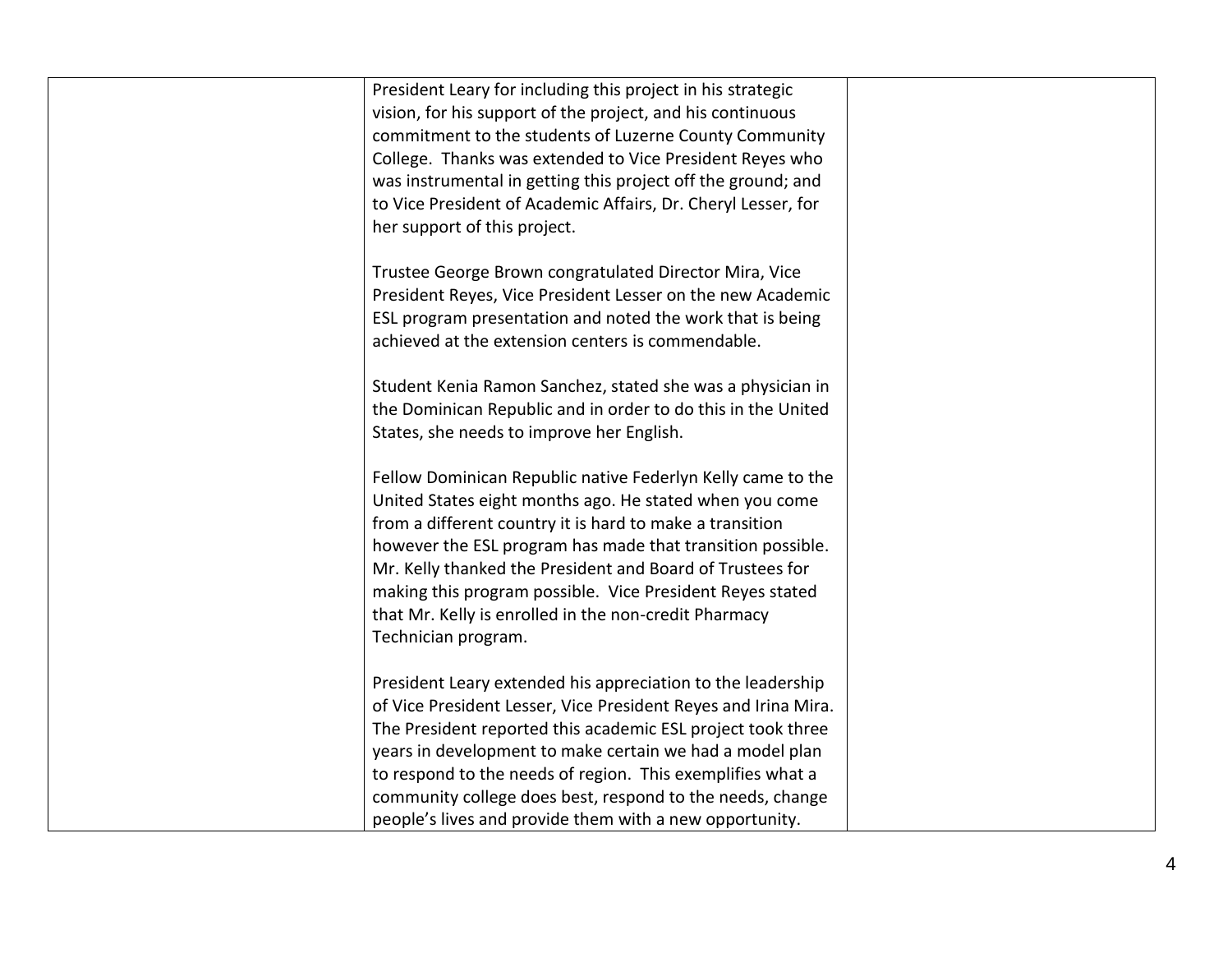|                               | President Leary expressed his appreciation to the Board of     |  |
|-------------------------------|----------------------------------------------------------------|--|
|                               | Trustees for endorsing his vision and strategic plan.          |  |
|                               |                                                                |  |
| <b>Foundation Report</b><br>O | Sandra Nicholas, Executive Director, Institutional             |  |
|                               | Advancement/Foundation, expressed her appreciation to          |  |
|                               | everyone who attended and/or supported the annual Alumni       |  |
|                               | Golf Tournament, held to benefit student scholarships. To      |  |
|                               | date, the Alumni Association has raised \$50,000 through the   |  |
|                               | golf tournament, phonathon and various fundraisers.            |  |
|                               |                                                                |  |
|                               | Ms. Nicholas reported the LCCC Food Bank supported 1,334       |  |
|                               | students during the Fall 2017 semester and 818 students        |  |
|                               | throughout the Spring 2018.                                    |  |
|                               |                                                                |  |
|                               | A retired faculty member has endowed a scholarship for a       |  |
|                               | student in the Hazleton area through the early college         |  |
|                               | program. The criteria includes the student's participation and |  |
|                               | active involvement in the Hazleton Integration Project which   |  |
|                               | serves Latino students.                                        |  |
|                               |                                                                |  |
|                               | The Foundation is preparing for their annual fundraiser        |  |
|                               | scheduled for October 30, 2018. This event will combine the    |  |
|                               | annual scholarship dinner where we recognize our               |  |
|                               | scholarship donors as well as those who receive the awards.    |  |
|                               | We will also recognize those donors who have helped            |  |
|                               | expand the College. These individuals contributed funds        |  |
|                               | which helped the College build new buildings, laboratories,    |  |
|                               | fund equipment, or have started large scholarships.            |  |
|                               |                                                                |  |
|                               | Ms. Nicholas announced the Co-Chairs for this year's event     |  |
|                               | are Trustee Catherine R. O'Donnell, Esq., and Rebecca          |  |
|                               | Brominski.                                                     |  |
|                               |                                                                |  |
|                               |                                                                |  |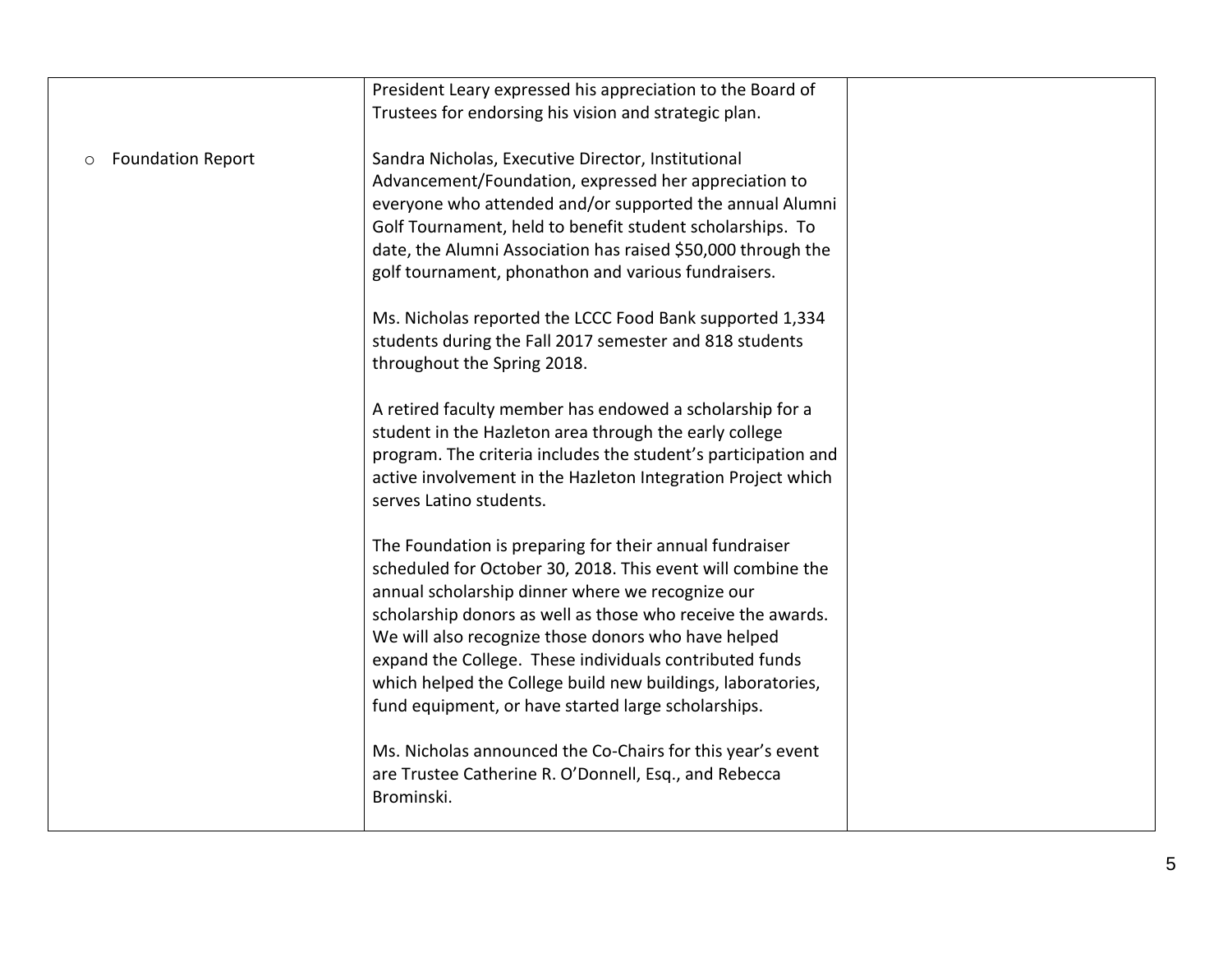| <b>Foundation Report (continued)</b><br>$\circ$ | Trustee O'Donnell asked the Trustees to record the October<br>30 <sup>th</sup> event and stressed the importance of having all<br>members of the Board make every effort to attend this<br>event. It is important to show our students and the donors<br>the confidence we have in the College.<br>Ms. Nicholas stated more than \$300,000 in scholarships have<br>been awarded to date.                                                                                                                                                                                                                                                                                                                                                                                                                                                                                                                                                                                                                                                                                                                                                                                                                                                     |  |
|-------------------------------------------------|----------------------------------------------------------------------------------------------------------------------------------------------------------------------------------------------------------------------------------------------------------------------------------------------------------------------------------------------------------------------------------------------------------------------------------------------------------------------------------------------------------------------------------------------------------------------------------------------------------------------------------------------------------------------------------------------------------------------------------------------------------------------------------------------------------------------------------------------------------------------------------------------------------------------------------------------------------------------------------------------------------------------------------------------------------------------------------------------------------------------------------------------------------------------------------------------------------------------------------------------|--|
| Treasurer's Report<br>$\circ$                   | Cheryl Baur, Controller, reviewed the Treasurer's report.<br>Spring semester volume variance of an unfavorable<br>\$467,000; favorable price variance of \$68,000 which reflects<br>tuition increases. Contract training is down \$61,000 and the<br>PSTI revenue is down \$163,000 as compared to prior year.<br>General Service fees and Technology fees are down in line<br>with the reduction in volume.<br>Current Fund Expenses - Fringe benefits retirement up<br>\$127,000 and medical expenses from prior year is up<br>\$151,000. The bookstore reduction in textbook income,<br>enrollment and online purchases. Reduction in fringe<br>benefits and medical is down \$33,000; bookstore director<br>position was eliminated in August 2016 and salaries are<br>down \$34,000 in part due to the administrative position and<br>a classified position that was not filled.<br>Food Services vending machine income increased due to a<br>Pepsi contract increasing by \$9,000, salaries are down \$7,000<br>- removal of an administrative position. Debt service is<br>down \$1,588,0000 with a payment due in June and rental<br>and leases is up \$258,000 for the Scranton campus lease<br>that was not in prior year budget. |  |
|                                                 |                                                                                                                                                                                                                                                                                                                                                                                                                                                                                                                                                                                                                                                                                                                                                                                                                                                                                                                                                                                                                                                                                                                                                                                                                                              |  |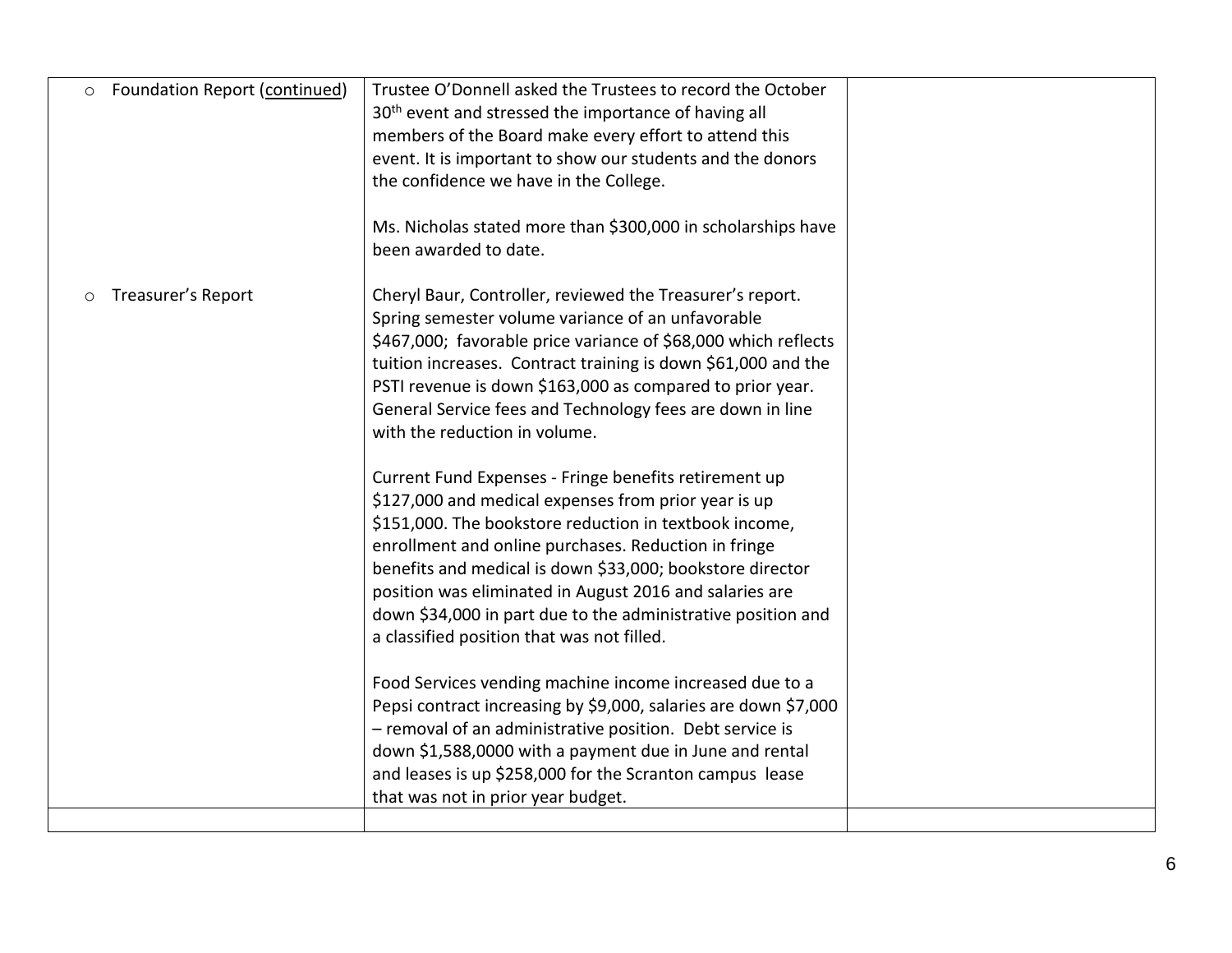| <b>AGENDA ITEM</b>                                                                 | <b>NOTES</b>                                                                                                                                                                                                                                               | <b>ACTION TAKEN/FOLLOW UP</b><br><b>ACTION NEEDED</b>                                                        |
|------------------------------------------------------------------------------------|------------------------------------------------------------------------------------------------------------------------------------------------------------------------------------------------------------------------------------------------------------|--------------------------------------------------------------------------------------------------------------|
| 6. Report/Action of the Nomination<br><b>Committee</b>                             | 6. Deferred.                                                                                                                                                                                                                                               | 6. $N/A$                                                                                                     |
|                                                                                    |                                                                                                                                                                                                                                                            |                                                                                                              |
| 7. Report/Action of the Executive<br>Committee                                     | 7A. Board Chair Gill recommended the Board of Trustees<br>approve the 2018-2019 Board of Trustees Schedule.                                                                                                                                                | 7A. Approved. Motion made by Erin<br>Keating; seconded by Margaret<br>Steele.                                |
| 7A. Recommendation to approve the<br>2018-2019 Board of Trustees Schedule          |                                                                                                                                                                                                                                                            | Vote was all "yes". Motion carried.                                                                          |
|                                                                                    |                                                                                                                                                                                                                                                            |                                                                                                              |
| 8. Report/Action of the Academic<br><b>Committee</b>                               | 8. Joan M. Blewitt, Ph.D., Chair, Board of Trustees Academic<br>Committee, presented the following recommendation.                                                                                                                                         |                                                                                                              |
| 8A. Recommendation to Approve<br>Program Additions, Deletions and<br>Modifications | 8A. Recommend the Luzerne County Community College<br>Board of Trustees approve the Program Additions, Deletions<br>and Modifications to include modifications to the Court<br>Reporting program, Painting Illustration program, and<br>Education program. | 8A. Approved. Motion made Francis<br>Curry; seconded by George Brown.<br>Vote was all "yes". Motion carried. |
| 8B. Academic Calendar for Years<br>2019 through 2023                               | 8B. Recommend the Luzerne County Community College<br>Board of Trustees approve the Academic Calendar for Years<br>2019 through 2023 as presented.                                                                                                         | 8B. Approved. Motion made by David<br>James Usavage; seconded by Michael<br>Dubinski.                        |
|                                                                                    |                                                                                                                                                                                                                                                            | Vote was all "yes". Motion carried.                                                                          |
| 8C. Approval of Fitness Center Usage<br>Policy                                     | 8C. Recommend the Luzerne County Community College<br>Board of Trustees approve the changes and modifications to<br>the Fitness Center Usage Policy as presented.                                                                                          | 8C. Approved. Motion made by Erin<br>Keating; seconded by Michael<br>Dubinski.                               |
|                                                                                    |                                                                                                                                                                                                                                                            | Vote was all "yes". Motion carried.                                                                          |
|                                                                                    |                                                                                                                                                                                                                                                            |                                                                                                              |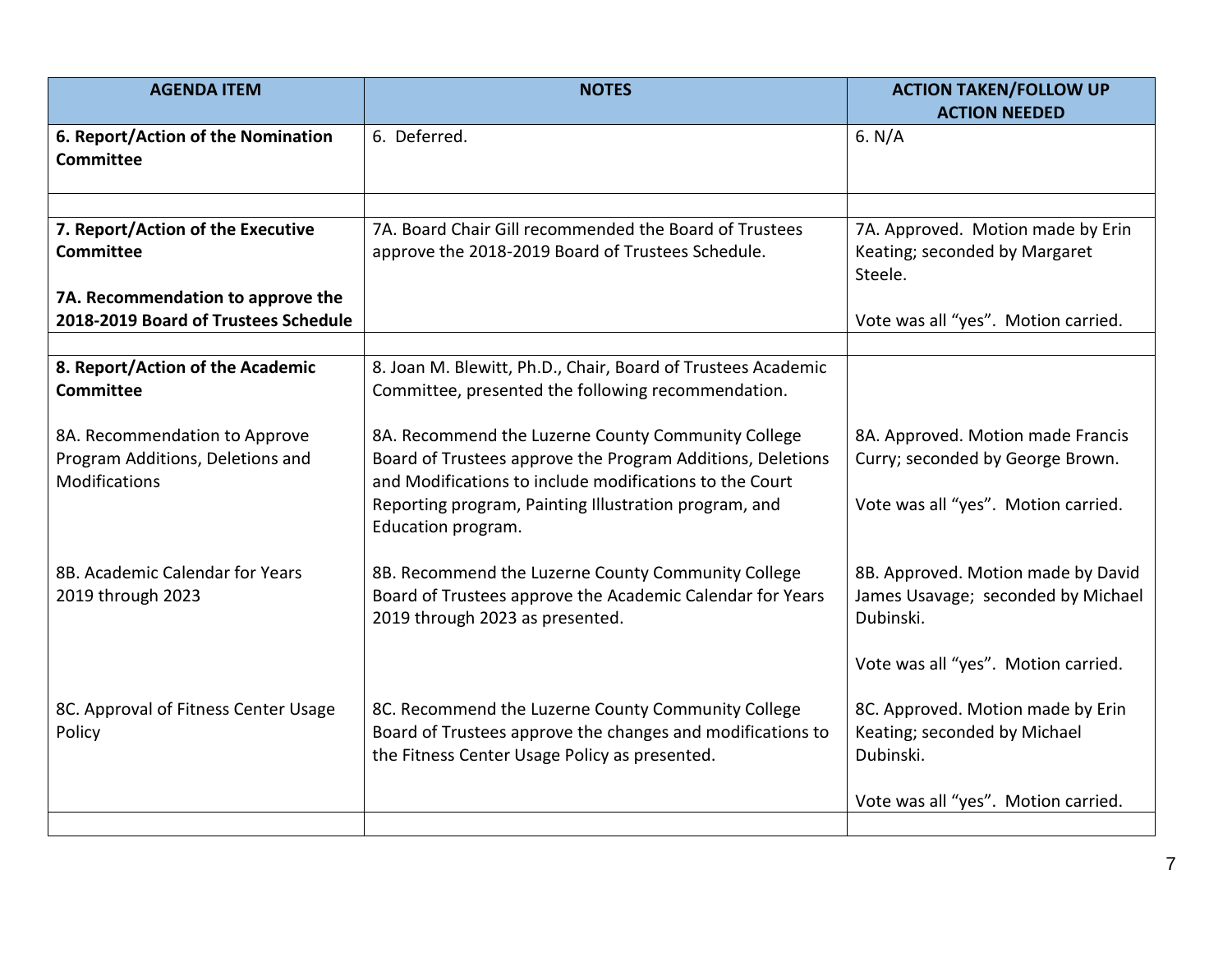| 9. Report/Action of the Finance                                                  | 9. Brian D. Gill, Board Chair and Chair, Board of Trustees                                                                                                                                                                               |                                                                                          |
|----------------------------------------------------------------------------------|------------------------------------------------------------------------------------------------------------------------------------------------------------------------------------------------------------------------------------------|------------------------------------------------------------------------------------------|
| <b>Committee</b>                                                                 | Finance Committee presented the following                                                                                                                                                                                                |                                                                                          |
|                                                                                  | recommendations.                                                                                                                                                                                                                         |                                                                                          |
|                                                                                  |                                                                                                                                                                                                                                          |                                                                                          |
| 9A. Summary of Payments                                                          | 9A. Recommend the Luzerne County Community College<br>Board of Trustees approve the summary of payments as<br>presented.                                                                                                                 | 9A. Approved. Motion made by Joan<br>M. Blewitt, Ph.D.; seconded by James<br>Dennis.     |
|                                                                                  |                                                                                                                                                                                                                                          | Vote was all "yes". Motion carried.                                                      |
| 9B. Bid #475 New Digital Sensors                                                 | 9B. Recommend Luzerne County Community College Board<br>of Trustees approve the award of BID #475 for New Digital<br>Sensors to Patterson Dental (Size 1) in the amount of<br>\$6,716.00 and Henry Schein Inc. (Size 2) in the amount of | 9B. Approved. Motion made by David<br>James Usavage; seconded by Michael<br>Dubinski.    |
|                                                                                  | \$21,648.00. The total amount of the bid is \$28,364.00.                                                                                                                                                                                 | Vote was all "yes". Motion carried.                                                      |
| 9C. Bid #477 Seven (7) Matrix T5X<br>Treadmills                                  | 9C. Recommend the Luzerne County Community College<br>Board of Trustees approve the award of BID #477 to<br>Webster's Fitness Products Inc. for (7) T5X Treadmills in the<br>amount of \$30,415.00.                                      | 9C. Approved. Motion made by<br>Michael Dubineski; seconded by Joan<br>M. Blewitt, Ph.D. |
|                                                                                  |                                                                                                                                                                                                                                          | Vote was all "yes". Motion carried.                                                      |
| 9D. Bid #480 Science Lab<br>Instrumentation/Microscope System                    | 9D. Recommend Luzerne County Community College Board<br>of Trustees approve the award of BID #480 for Science Lab<br>Instrumentation/Microscope System to I. Miller Precision<br>Optical Instruments, Inc. in the amount of \$59,600.00. | 9D. Approved. Motion made by Joan<br>M. Blewitt, Ph.D.; seconded by James<br>Dennis.     |
|                                                                                  |                                                                                                                                                                                                                                          | Vote was all "yes". Motion carried.                                                      |
| 9E. Bid #481 Mass Spec-Gas<br>Chromatograph System to include PC<br>and Software | 9E. Recommend Luzerne County Community College Board<br>of Trustees approve the award of BID #481 for Mass Spec-<br>Gas Chromatograph System to Include PC and Software to<br>Thermo Electron North America LLC, in the amount of        | 9E. Approved. Motion made by Erin K.<br>Keating; seconded by Bernard W.<br>Graham, Ph.D. |
|                                                                                  | \$55,921.82.                                                                                                                                                                                                                             | Vote was all "yes". Motion carried.                                                      |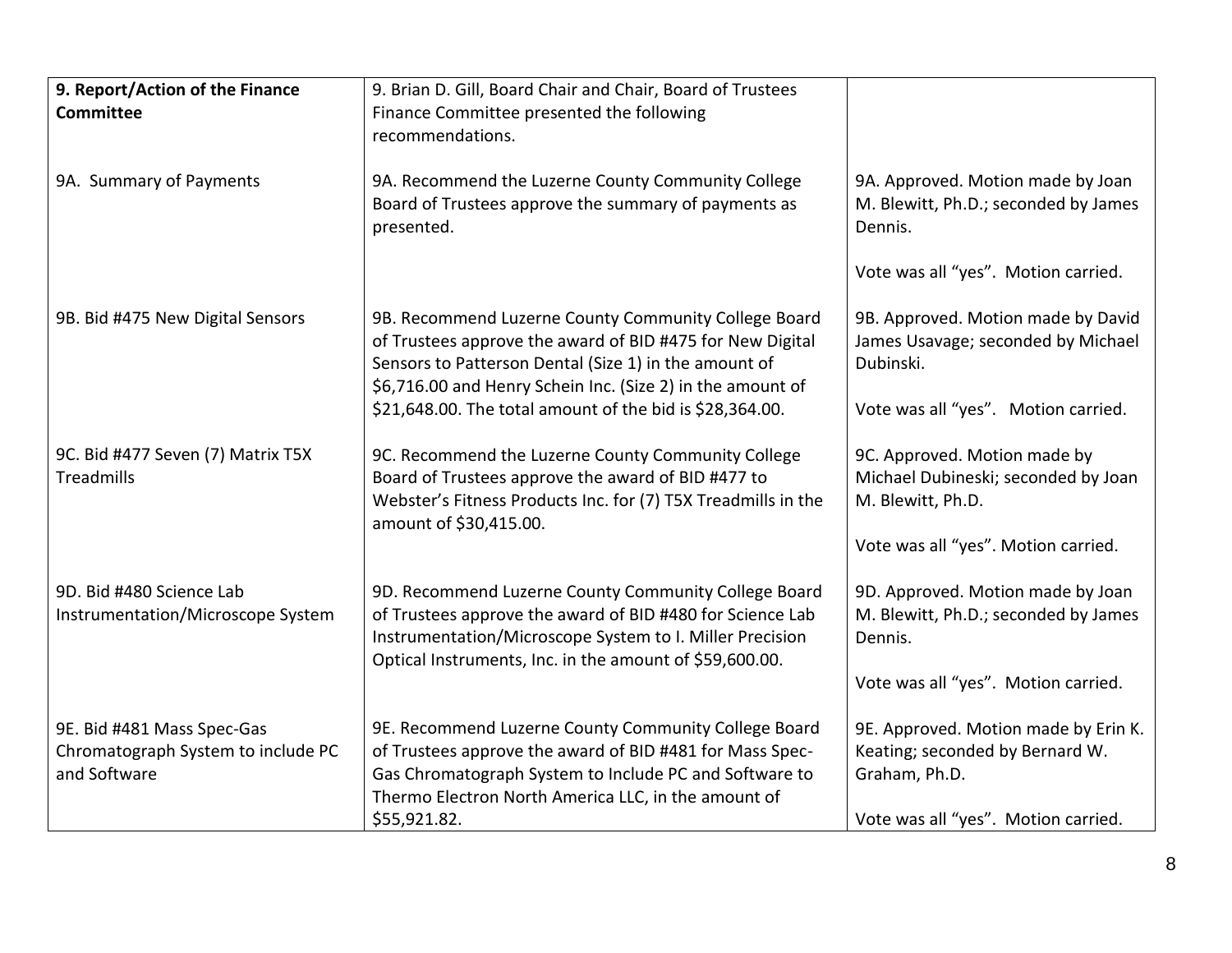| 9F. Bid #482 Infrared           | 9F. Recommend Luzerne County Community College Board                                                                                                                                 | 9F. Approved. Motion made by David                                                                              |
|---------------------------------|--------------------------------------------------------------------------------------------------------------------------------------------------------------------------------------|-----------------------------------------------------------------------------------------------------------------|
| Spectrophotometer (FTIR)        | of Trustees approve the award of BID #482 for FTIR System<br>To Include PC and Software to Thermo Electron North<br>America, LLC in the amount of \$17,630.00.                       | James Usavage; seconded by Joan M.<br>Blewitt, Ph.D.                                                            |
|                                 |                                                                                                                                                                                      | Vote was all "yes". Motion carried.                                                                             |
| 9G-A. Bid #483 Computers &      | 9G-A. Recommend the Luzerne County Community College                                                                                                                                 | 9G.-A Approved. Motion made by Erin                                                                             |
| <b>Technology Hardware</b>      | Board of Trustees approve Bid #483 be awarded to the<br>lowest responsible bidders:                                                                                                  | Keating; seconded by Joan M. Blewitt,<br>Ph.D.                                                                  |
|                                 | Section A - Dell Marketing for computers in the amount of                                                                                                                            |                                                                                                                 |
|                                 | \$131,035.02;                                                                                                                                                                        | Vote was all "yes". Motion carried.                                                                             |
|                                 | Section B - Apple Inc. for Apple Computers in the amount of                                                                                                                          |                                                                                                                 |
|                                 | \$52,530.00;                                                                                                                                                                         |                                                                                                                 |
|                                 | Section C - Aspire Technologies for Networking Hardware in                                                                                                                           |                                                                                                                 |
|                                 | the amount of \$25,344.51;                                                                                                                                                           |                                                                                                                 |
|                                 | Section D - Shadow Technologies for Networking Services in                                                                                                                           |                                                                                                                 |
|                                 | the amount of \$2,400.00;                                                                                                                                                            |                                                                                                                 |
|                                 | Section E - Insight for Lenovo Hardware & VMWare in the                                                                                                                              |                                                                                                                 |
|                                 | amount of \$83,594.00;                                                                                                                                                               |                                                                                                                 |
|                                 | Section F - CDWG for Miscellaneous Technology Hardware in                                                                                                                            |                                                                                                                 |
|                                 | the amount of \$50,540.23.                                                                                                                                                           |                                                                                                                 |
|                                 | Section G - Computer Visionaries for CCTV Equipment in the                                                                                                                           |                                                                                                                 |
|                                 | amount of \$13,679.00.                                                                                                                                                               |                                                                                                                 |
|                                 | The total amount for sections A through G is \$359,122.76.                                                                                                                           |                                                                                                                 |
| 9G-B. Bid #483 Leasing Proposal | 9G-B. Recommend the Luzerne County Community College<br>Board of Trustees approve leasing of Bid #483 to University<br>Lease for four (4) annual payments of \$95,960.12 for a total | 9G.-B. Approved. Motion made by<br>Joan M. Blewitt, Ph.D.; seconded by<br>Michael Dubinski. Vote was all "yes". |
|                                 | of \$383,840.48.                                                                                                                                                                     | Motion carried.                                                                                                 |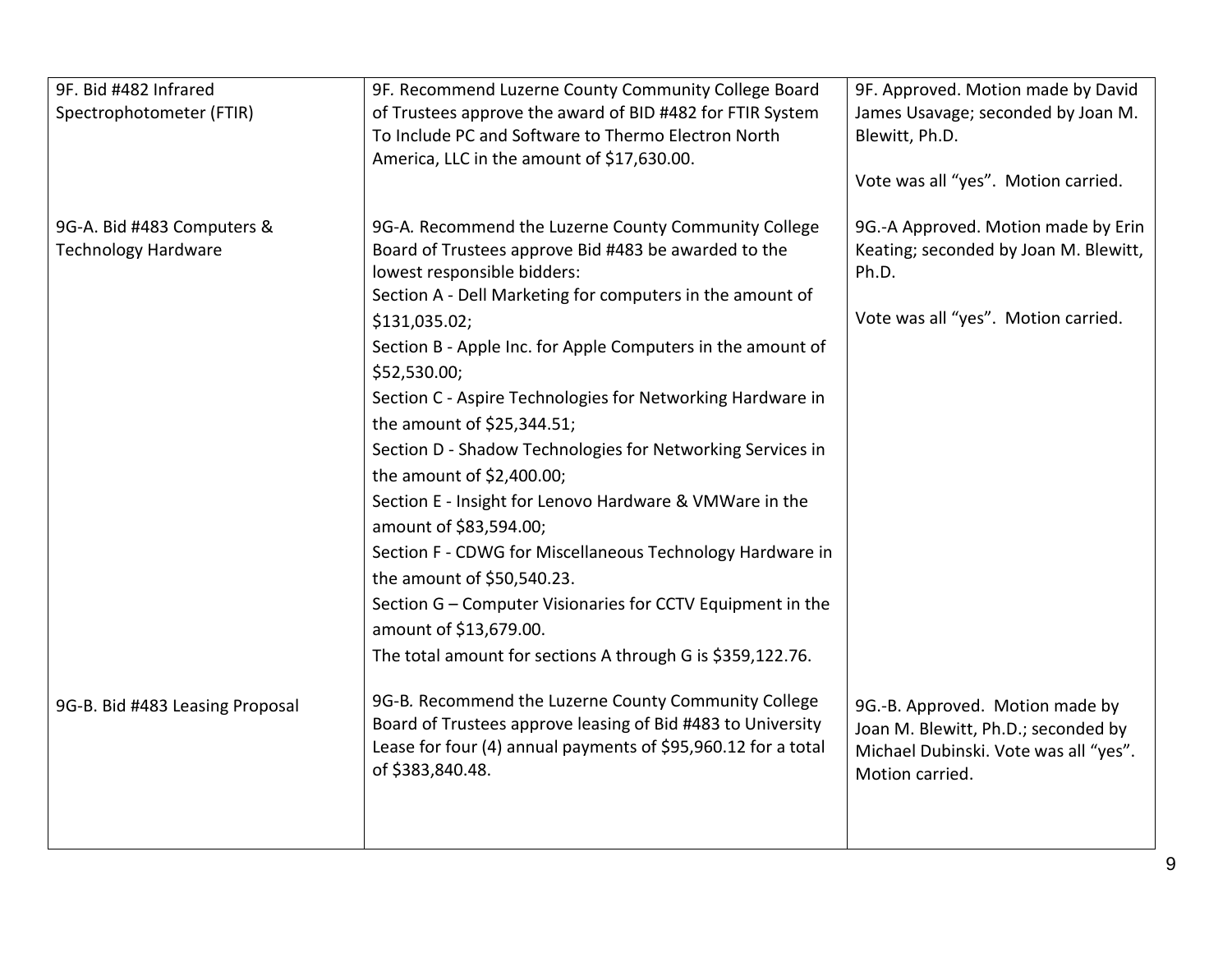| 9H. Bid #484 Office Copier/Laser<br><b>Printer Paper</b>                                                | 9H. Recommend the Luzerne County Community College<br>Board of Trustees approve the award of Bid #484 for Office<br>Copier/Laser Printer Paper to Phillips Supply in the amount<br>of \$26,900.00.                                                                                                                                                                                                                                                            | 9H. Approved. Motion made by Erin<br>Keating; seconded by Margaret<br>Steele.<br>Vote was twelve (12) "yes" and one<br>(1) vote to abstain by Board Chair Gill.<br>Motion carried. |
|---------------------------------------------------------------------------------------------------------|---------------------------------------------------------------------------------------------------------------------------------------------------------------------------------------------------------------------------------------------------------------------------------------------------------------------------------------------------------------------------------------------------------------------------------------------------------------|------------------------------------------------------------------------------------------------------------------------------------------------------------------------------------|
| 9I. Bid #485 Furniture-Technology-<br>Classroom Equipment                                               | 9I. Recommend the Luzerne County Community College<br>Board of Trustees approve the award of Bid#485:<br>Section A - Tanner Furniture for Science Lab Furniture in the<br>amount of \$59,764.00;<br>Section B - Educational Furniture Solutions for Classroom<br>Furniture in the amount of \$72,285.50;<br>Section C - CDWG for Miscellaneous Hardware in the amount<br>of \$13,297.35<br>The total amount for sections A, B, &C is \$145,346.85.            | 9I. Approved. Motion made by Lynn<br>Distasio, Vice Chair; seconded by<br>Michael Dubinski.<br>Vote was all "yes". Motion carried.                                                 |
| 9J. Bid #486 - Removal of Underground<br>Gas Tank & Installation of New Above<br><b>Ground Gas Tank</b> | 9J. Recommend the Luzerne County Community College<br>Board of Trustees approve the award of Bid#486 to Pundock<br>to perform the work related to the Removal of Underground<br>Gas Tank and Installation of New Above Ground Gas Tank in<br>the contracted amount of \$41,650.00.                                                                                                                                                                            | 9J. Approved. Motion made by Joan<br>M. Blewitt, Ph.D.; seconded by<br>Bernard Graham, Ph.D<br>Vote was all "yes". Motion carried.                                                 |
| 9K. Renovation (Building 4) Room 440                                                                    | 9K. Recommend the Luzerne County Community College<br>Board of Trustees approve the award to: General Contractor<br>- Bognet, Inc. in the amount of \$129,000.00, HVAC<br>Construction - Robert P. Harrington, Inc. in the amount of<br>\$84,500.00, Plumbing Construction - Bognet, Inc. in the<br>amount of \$62,000.00, and Electrical Construction - Apollo<br>Group, Inc. in the amount of \$17,600.00 for a total<br>construction cost of \$293,100.00. | 9K. Approved. Motion made by David<br>James Usavage; seconded by Joan M.<br>Blewitt, Ph.D<br>Vote was all "yes". Motion carried.                                                   |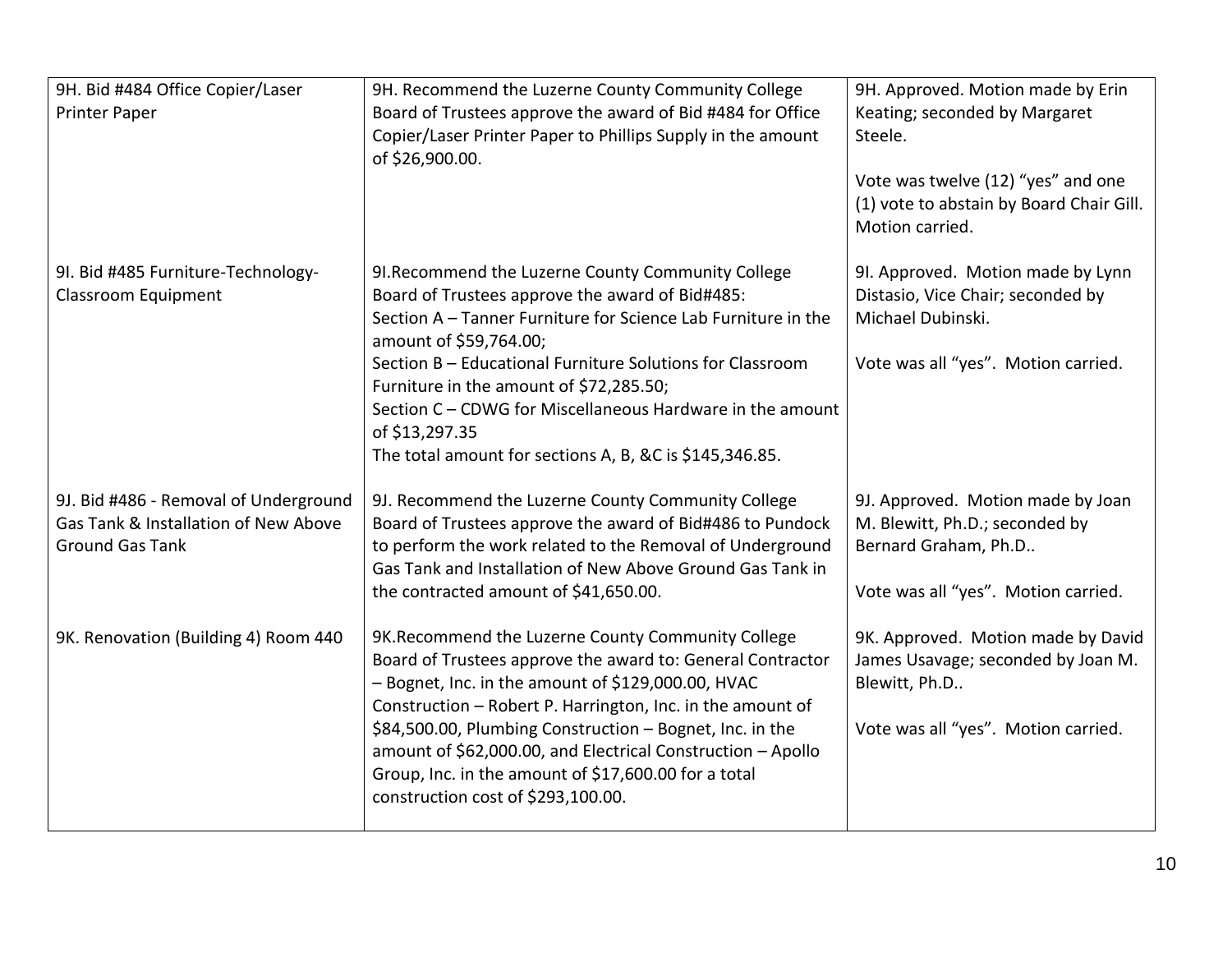| 9L. Building 1 Roof Replacement                                                                                      | 9L. Recommend the Luzerne County Community College<br>Board of Trustees approve the award to Dunmore Roofing<br>and Supply Company to perform the work related to the<br>Building 1 Roof Replacement in the contracted amount of<br>\$107,850.00.                                                                                                                                                                                  | 9L. Approved. Motion made by Joan<br>M. Blewitt, Ph.D.; seconded by Erin<br>Keating.<br>Vote was all "yes". Motion carried.     |
|----------------------------------------------------------------------------------------------------------------------|------------------------------------------------------------------------------------------------------------------------------------------------------------------------------------------------------------------------------------------------------------------------------------------------------------------------------------------------------------------------------------------------------------------------------------|---------------------------------------------------------------------------------------------------------------------------------|
| 9M. RFP, Financial Statement<br><b>Preparation Services</b>                                                          | 9M. Recommend the Luzerne County Community College<br>Board of Trustees approve the proposal to Kronick, Kalada,<br>and Berdy & Co. in the amount of \$9,500.00.                                                                                                                                                                                                                                                                   | 9M. Approved. Motion made by Joan<br>M. Blewitt, Ph.D.; seconded by<br>Michael Dubinski.<br>Vote was all "yes". Motion carried. |
| 9N. Authorize Transfer and Restriction<br>of Matching Funds                                                          | 9N. Recommend the Luzerne County Community College<br>("College") Board of Trustees authorize a transfer of the<br>Unallocated Net Assets in the Unrestricted Current Fund to<br>the Plant Fund to be restricted for the matching funds<br>required for the completion of the Paving Project approved<br>by the Pennsylvania Department of Education. The College<br>will be responsible for an amount not to exceed \$210,689.00. | 9N. Approved. Motion made by David<br>James Usavage; seconded by Lynn<br>Distasio.<br>Vote was all "yes". Motion carried.       |
| 9O. Bid (A+E Group, JV) Paving<br>Replacement & Repair Work (Contract<br># 6)                                        | 90. Recommend the Luzerne County Community College<br>Board of Trustees approve the award to American Asphalt to<br>perform the work related to the Pennsylvania Department of<br>Education ("PDE") approved for funding project of the Paving<br>Replacement and Repair work in the contracted amount of<br>\$549,650.00.                                                                                                         | 90. Approved. Motion made by David<br>James Usavage; seconded by George<br>Brown.<br>Vote was all "yes". Motion carried.        |
| 9P. RFP, Professional Architectural &<br><b>Engineering Services for Miscellaneous</b><br>Projects - As-Needed Basis | 9P. Recommend the Luzerne County Community College<br>Board of Trustees approve the award to hemmler + camayd<br>architects to perform the work related to the Professional                                                                                                                                                                                                                                                        | 9P. Approved. Motion made by Erin<br>Keating; seconded by Joan M. Blewitt,<br>Ph.D                                              |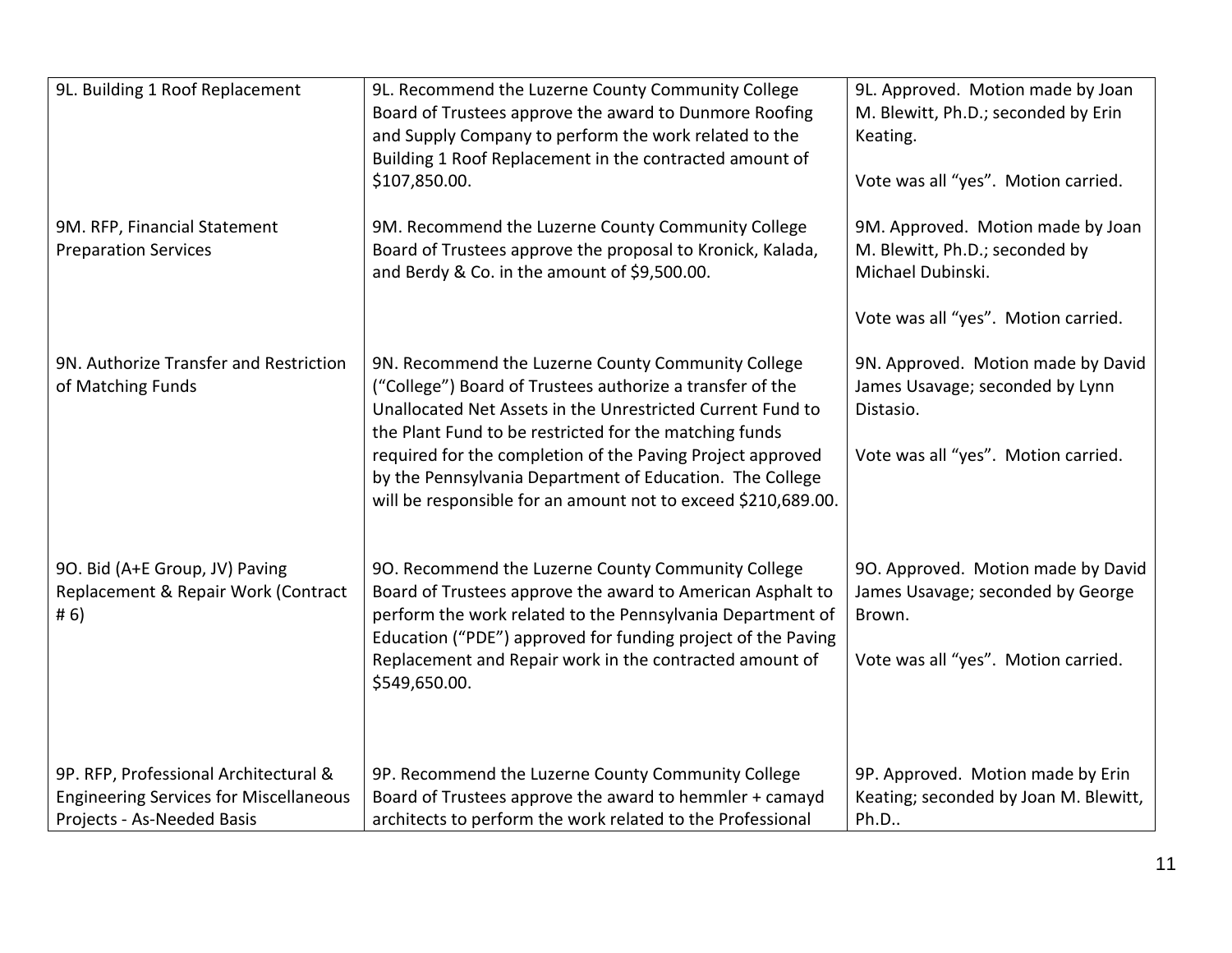|                                                                                          | Architectural and Engineering Services for Miscellaneous<br>Projects on an As-Needed Basis for payment in accordance<br>with their proposal. The initial agreement will be for a<br>period of three (3) years (July1, 2018 through June 30, 2021)<br>with an Option to renew for an additional two (2) year period<br>(June 30, 2023) based on performance and mutual<br>Agreement. | Vote was all "yes". Motion carried.                                                                                       |
|------------------------------------------------------------------------------------------|-------------------------------------------------------------------------------------------------------------------------------------------------------------------------------------------------------------------------------------------------------------------------------------------------------------------------------------------------------------------------------------|---------------------------------------------------------------------------------------------------------------------------|
| 9Q. Fire Alarm and Building Intrusion<br>System Upgrade                                  | 9Q. Recommend the Luzerne County Community College<br>Board of Trustees approve the award to Eastern Time, Inc.,<br>for the work related to providing a central monitoring point<br>to view the status of fire and intrusion alarms for all 17<br>buildings from one main location in the contracted amount<br>of \$91,800.00.                                                      | 9Q. Approved. Motion made by<br>Francis Curry; seconded by Bernard<br>Graham, Ph.D<br>Vote was all "yes". Motion carried. |
|                                                                                          |                                                                                                                                                                                                                                                                                                                                                                                     |                                                                                                                           |
| 10. Report of the Human Resources<br><b>Committee</b>                                    | 10. No report.                                                                                                                                                                                                                                                                                                                                                                      | 10. N/A                                                                                                                   |
|                                                                                          |                                                                                                                                                                                                                                                                                                                                                                                     |                                                                                                                           |
| 11. Report of the Legislative,<br><b>Economic and Public Affairs</b><br><b>Committee</b> | 11. No report.                                                                                                                                                                                                                                                                                                                                                                      | 11. $N/A$                                                                                                                 |
|                                                                                          | <b>Informational Items</b>                                                                                                                                                                                                                                                                                                                                                          |                                                                                                                           |
|                                                                                          |                                                                                                                                                                                                                                                                                                                                                                                     |                                                                                                                           |
| 1. Unfinished Business of Previous<br>Meeting                                            | 1.N/A                                                                                                                                                                                                                                                                                                                                                                               | 1. No action required.                                                                                                    |
| 2.Informational Report - Executive<br>Committee                                          | 2. N/A                                                                                                                                                                                                                                                                                                                                                                              | 2. No action required.                                                                                                    |
| 3.Informational Report - Human<br><b>Resources Committee</b>                             | 3. Information is included with the Board agenda.                                                                                                                                                                                                                                                                                                                                   | 3. No action required.                                                                                                    |
| 4. Communications                                                                        | 4. Brian D. Gill, Board Chair, informed the members all<br>communications were included in the Board packets.                                                                                                                                                                                                                                                                       | 4. No action required.                                                                                                    |